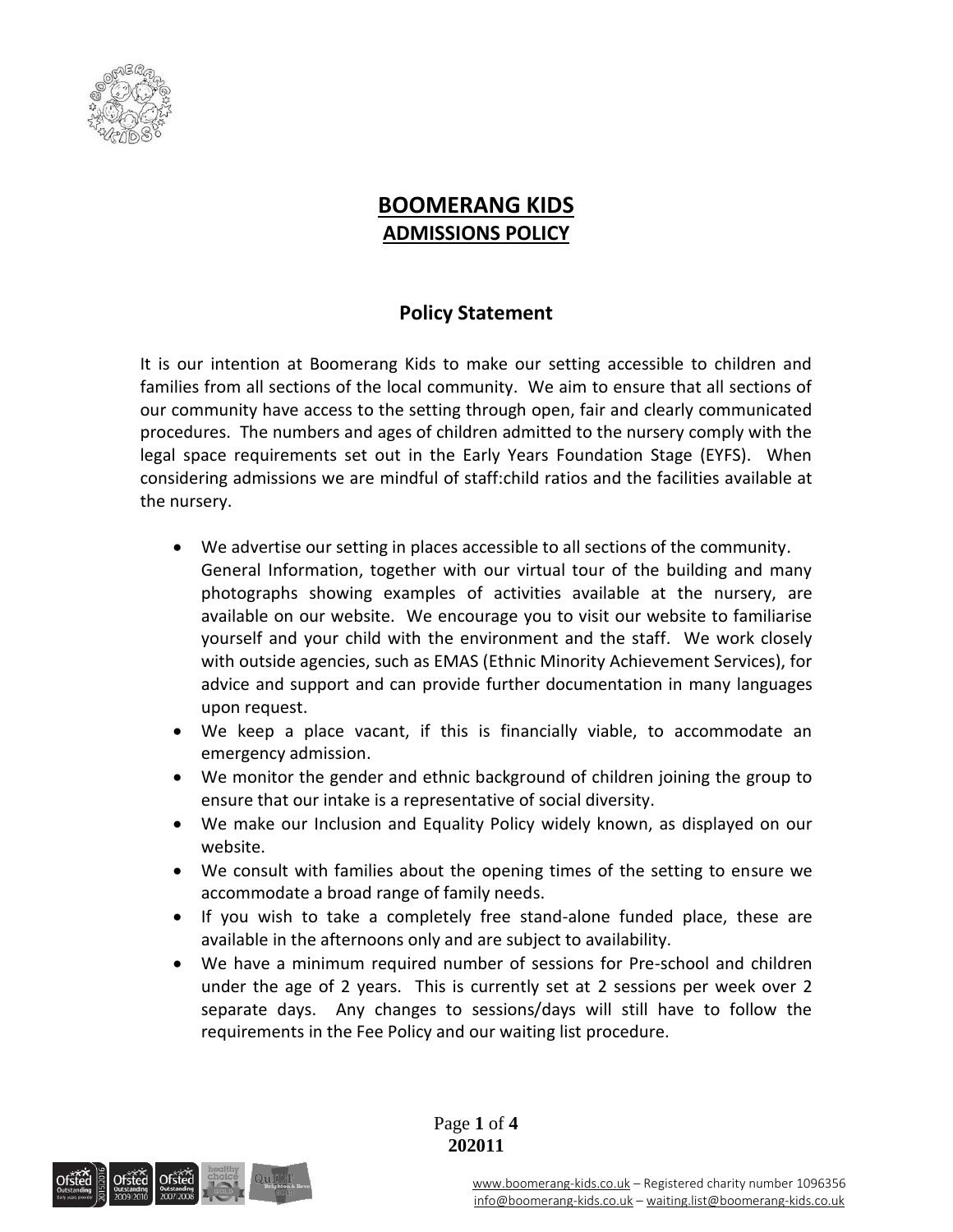

Our OFSTED registration document (displayed inside front door) details the age from which we may admit children to our childcare centre and the number of children allowed during a session in order to maintain safety.

If the following pre-school year is over-subscribed, children will be placed on a waiting list. The waiting list is based on a first come first served basis. However, priority is given to those, as listed below to prevent any discrimination. You will be informed as soon as a place becomes available.

Whilst we try to run a fair and transparent admissions system there may be times when we have to adjust the admissions criteria to support our charity business sustainability. For example, we may give priority to a child requiring all year round care against a child requiring term time only care, this is due to increasing staffing costs and demand for places. Also a full-time place would get priority over a part time place to support the staff with individual child record keeping and is dependent upon work commitments, occupancy and room availability.

Also siblings of children already in our care will get priority as, this will reduce administration costs.

The nursery will use the following admission criteria which will be applied in the following order of priority:

- Looked after children, referred by the Local Authority.
- Children referred directly by a GP, Health Visitor or Social Worker.
- Children who are adopted/fostered.
- Children with SEND needs.
- Siblings of children who already attend the setting.
- Children who are not, currently receiving a pre-school education (excluding those changing provider due to parental choice).
- Children from families who have moved to the area in the last 4 months and were therefore unable to apply for a place prior to then.
- Children within walking distance of the setting whose families agree to abide by our environmental travel plan as parking facilities in the vicinity are limited

We may ask for written proof of the above criteria. Please indicate on your waiting list application form if you feel any of the above applies to you.

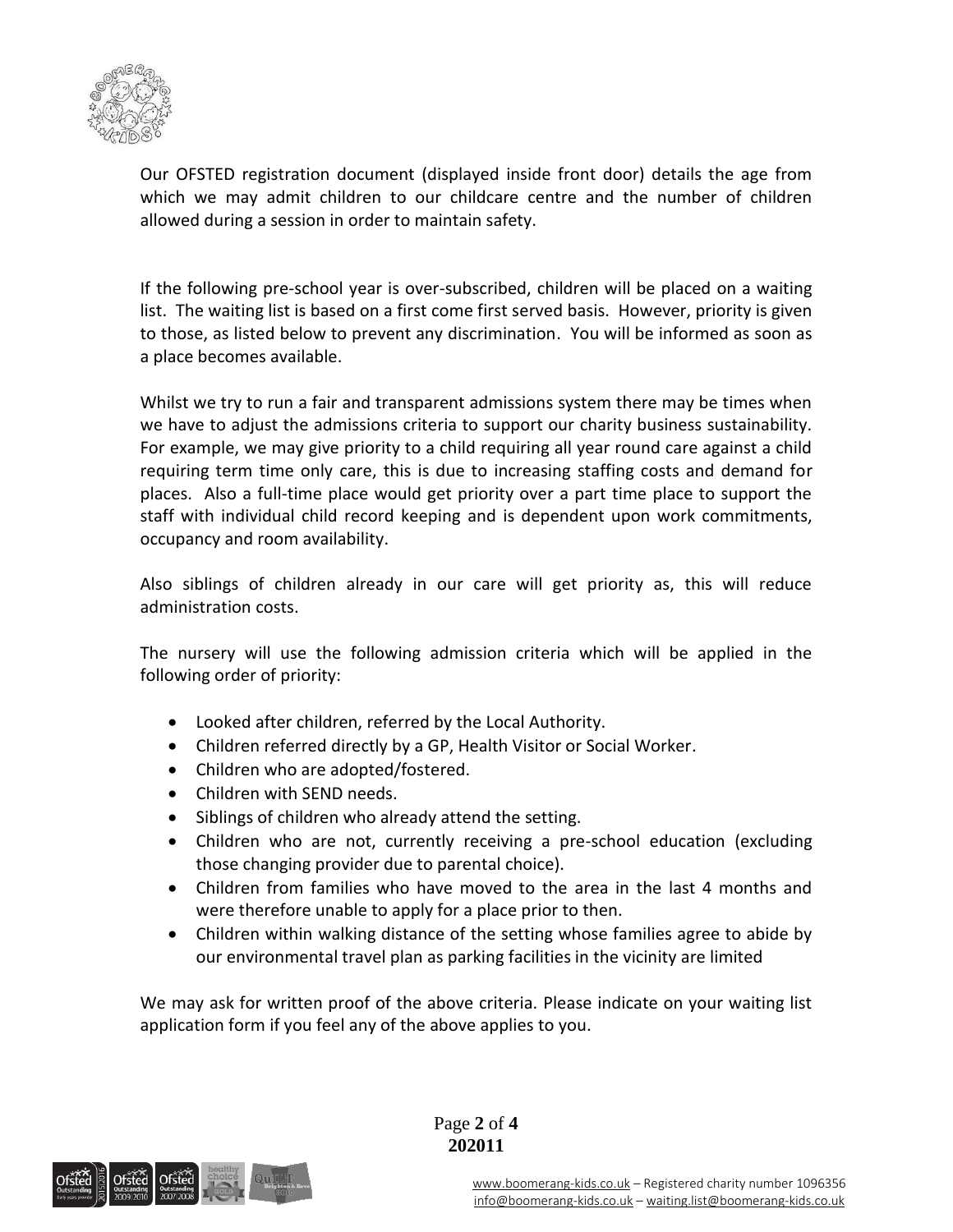

We operate an inclusion and equality policy and ensure that all children have access to nursery places and services irrespective of their gender, race, disability, religion or belief or sexual orientation of parents.

Parents who are offered a place for their child and decide to defer entry will be placed back on the waiting list and their application considered alongside other applications. Prior to a child attending nursery, parents should complete all requested documentation, and these must be returned to the nursery BEFORE the child can start with us. Any outstanding documentation will delay the start date. These forms provide the nursery with important personal details relating to the child. For example, name, date of birth, address, emergency contact details, parental responsibilities, dietary requirements, collection arrangements, fees and sessions, contact details for parents, doctor's and health visitor, allergies, parental consent and vaccinations etc.

Once admitted to the nursery, children may stay until they transfer to a primary or infant school, or the child reaches statutory school age. Parents and carers are welcomed into the setting to ensure a smooth transition into the group routine. We also offer a home visit to help your child bond with their key person prior to the start date.

You will be required to complete a registration form and the administration fee (details of request and is subject to annual review) to secure a place for your child. This fee is necessary to help cover our administration costs and will include a Boomerang Kids t. shirt for your child. Those who only require a completely free EYE funded place, the administration fee is not required.

## **Breakfast, After School and Holiday Club**

Boomerang Kids can provide the unique facility for children up to the age of 11 years. Our aim is to make both you and your child feel at home here. Please let us know if you would like us to help your child with their homework or listen to them read and write in their reading diaries, we are very happy to do so, but the emphasis will remain on 'fun' during their time here. We use a 'walking bus' system to take and collect the children from Saltdean Primary. Children from neighbouring schools are very welcome, but we are unable to offer a collection service.

Parents/carer and the children are welcomed into the setting to ensure a smooth transition from school to the setting and a visit can be arranged to the setting before the children come to either the Holiday or After School Club.